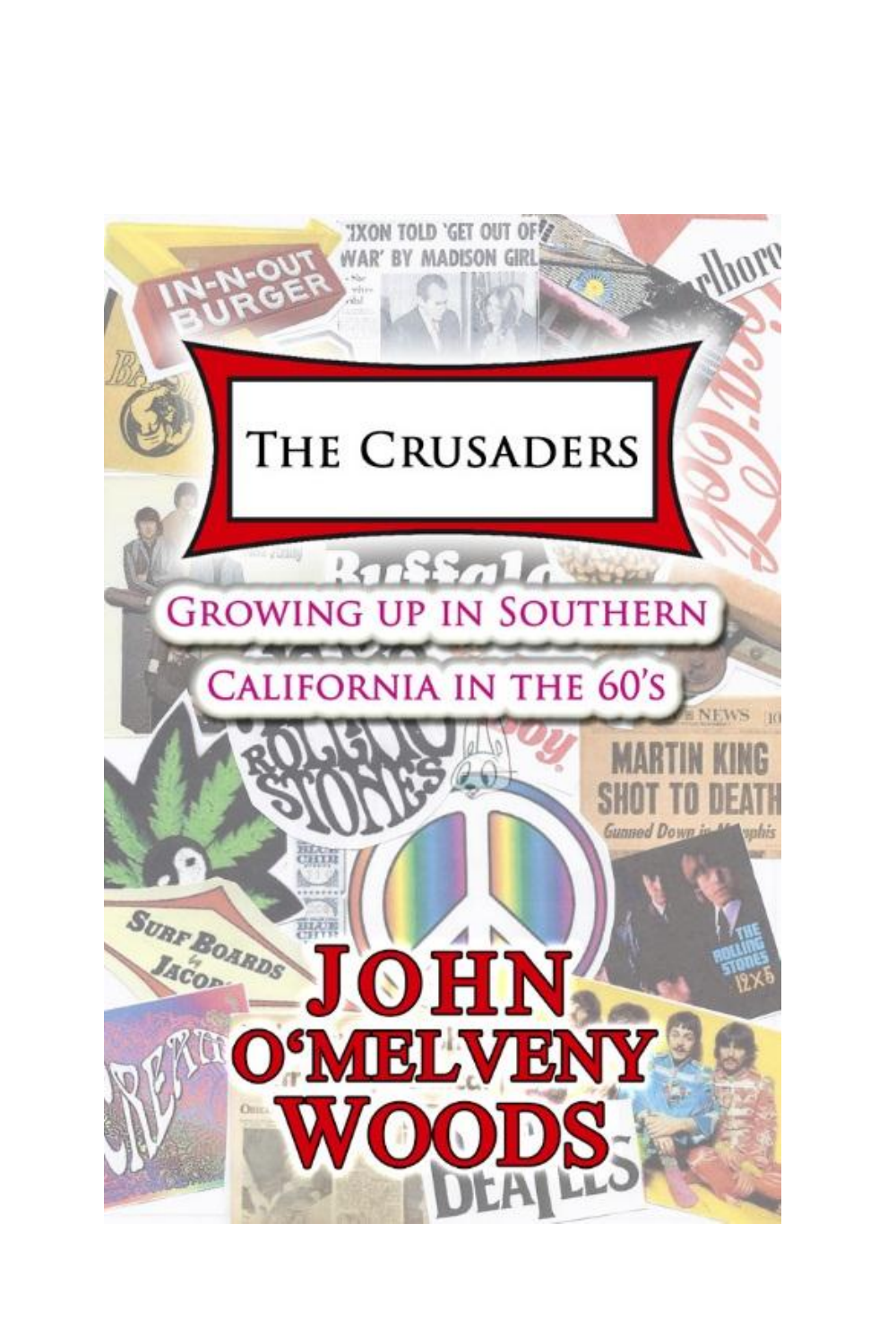# **The Crusaders**

Love - Peace - Drugs - Friendship

**Sample Chapter - Lovers' Island**

## **JOHN O'MELVENY WOODS**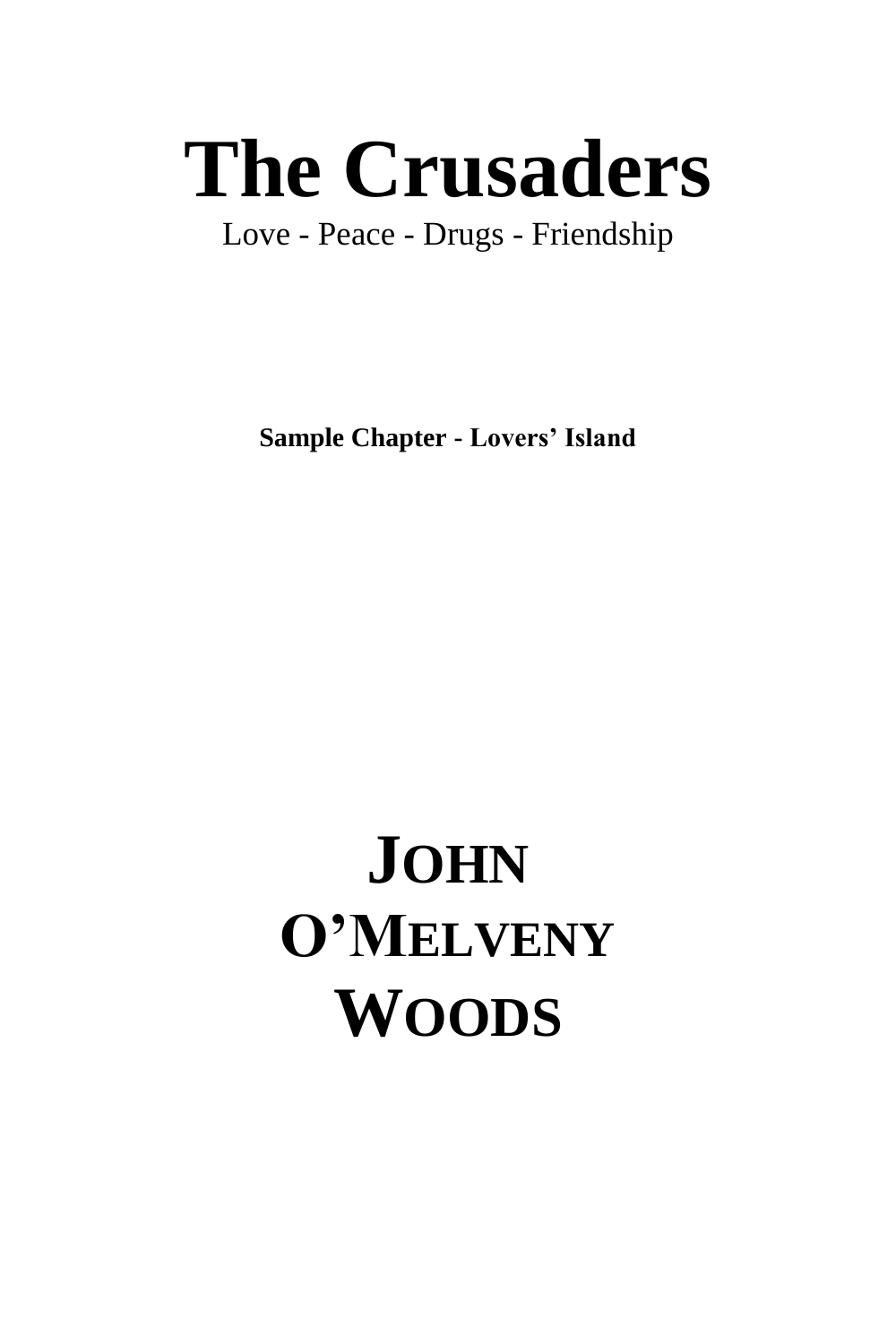All rights reserved. No part of this book may be reproduced in any form or by any electronic, mechanical, or other means now known or hereafter invented, including photocopying or recording, or stored in any information storage or retrieval systems without the express written permission of the publisher, except for newspaper, magazine, or other reviewers who wish to quote brief passages as part of a review.

> The Crusaders Final Version 21W

©2015 John O'Melveny Woods

ISBN: 978-1502574473

Cover Design: John O'Melveny Woods

Cover artwork: Michael Ilaqua www.cybertheorist.com

Published by



Waterfront Digital Press

2055 Oxford Avenue Cardiff, California 92007 www.Waterside.com

**[www.TheCrusadersBook.com](http://thecrusadersbook.com/)**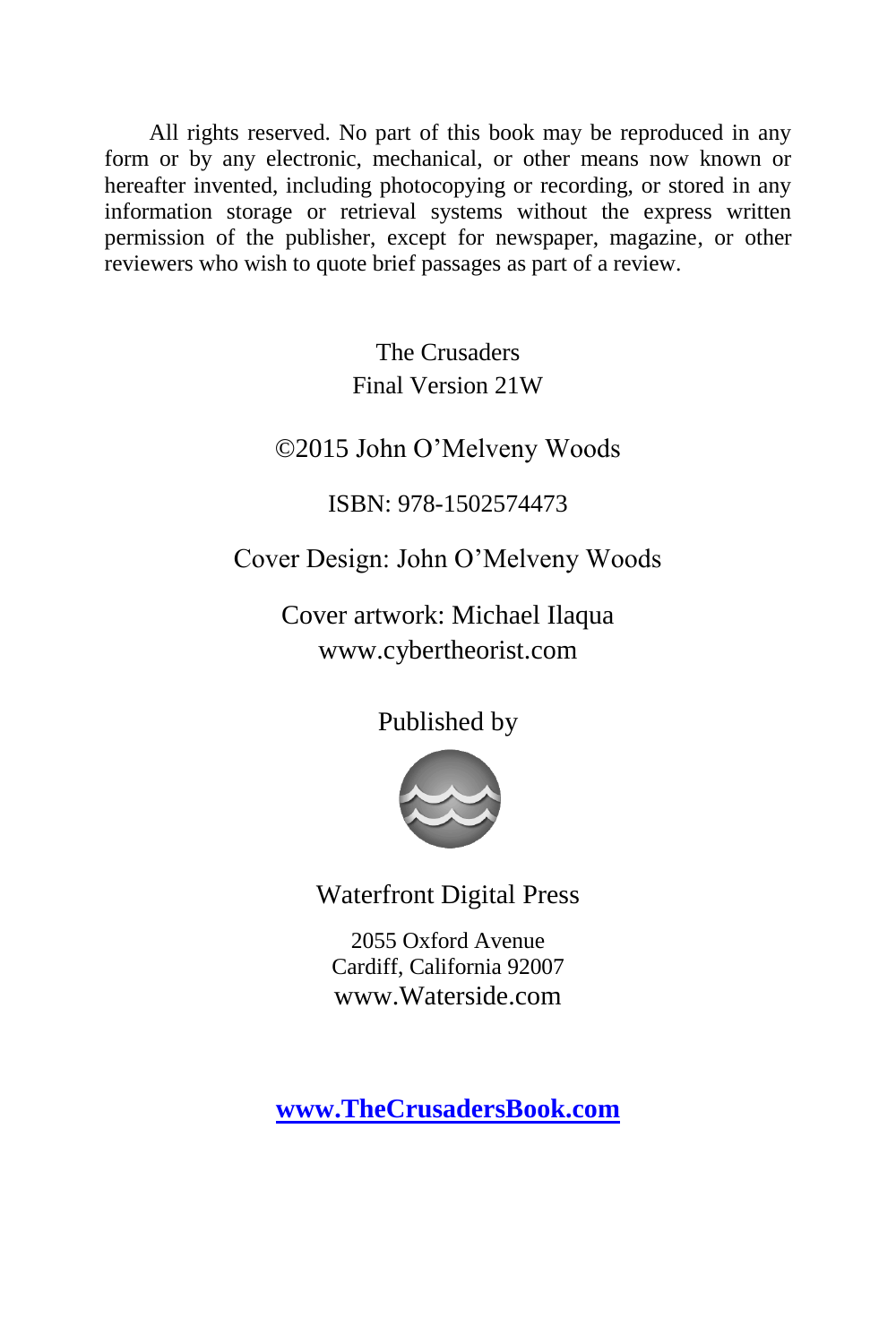### **Dedication:**

## **To those who also screwed up and thought there was no hope...**

**there is.**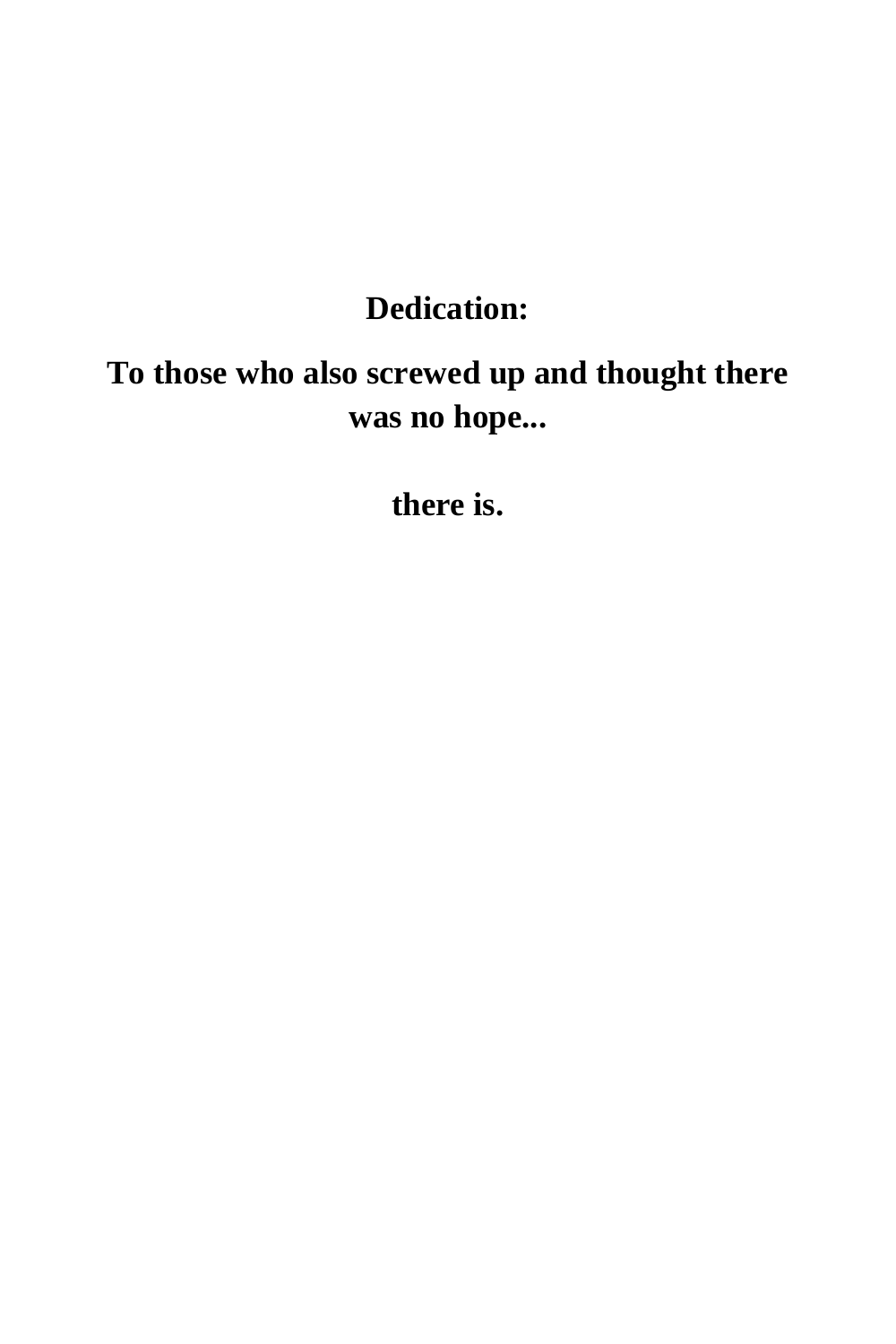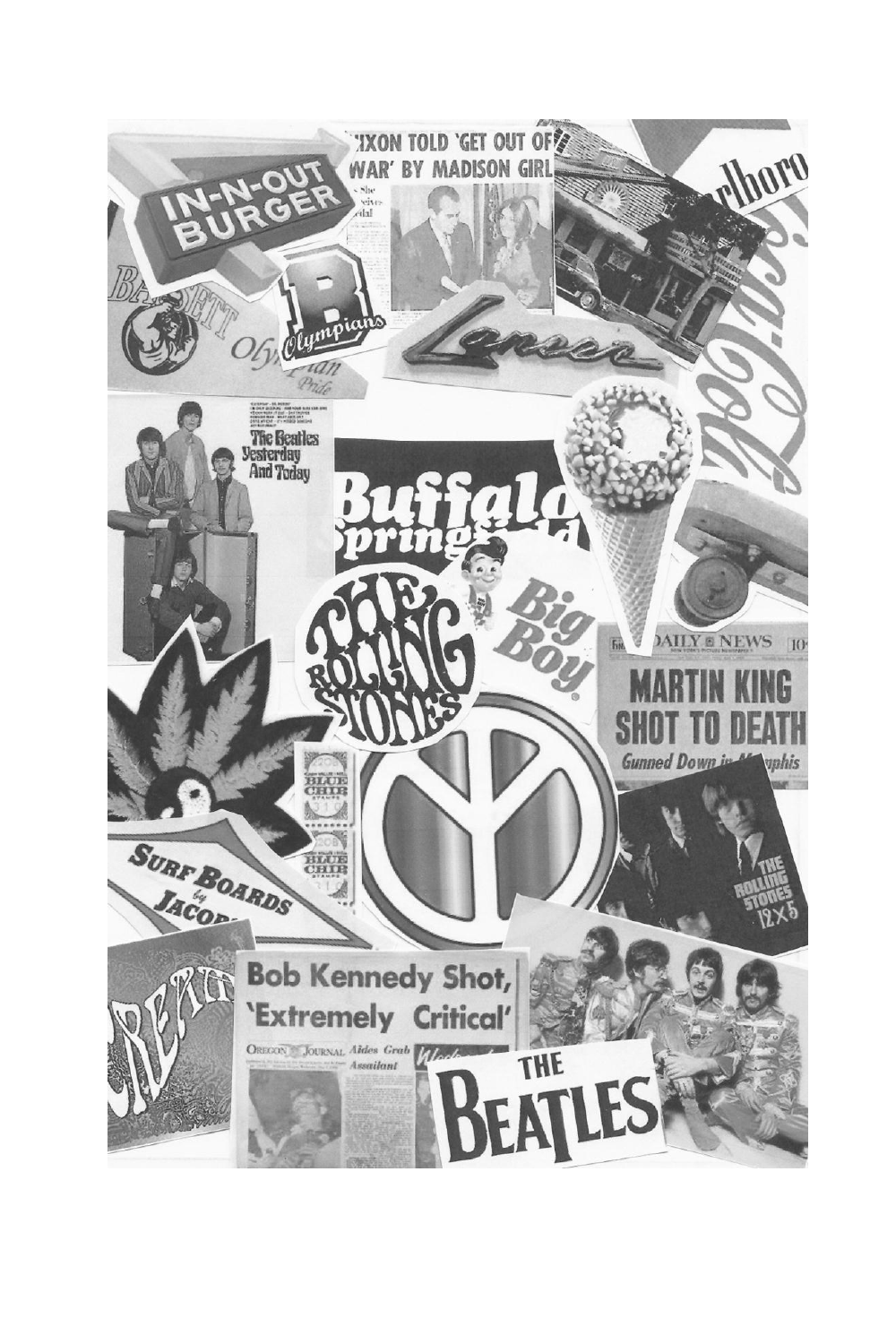"Let's hitch to the beach and go body surfing," Stanley suggested as Paul, Kenny, and I walked down Nolandale, smoking away.

Paul took a long drag, scanned the bright piercing blue sky and thoughtfully blew the smoke out. "Nah, it's too hot for that, man."

Kenny stopped and faced us. "Then let's go to In-N-Out."

Stanley pointed with his hand, a cigarette between his fingers like a bandleader's wand. "You're always hungry, Kenny."

"So what if I am?"

"So ... we've got no bread anyway," I reminded them.

Paul chuckled. "I saw a garage full of pop bottles on Barrydale just waiting to be liberated. We can cash them in."

"You didn't see any bottles," Stanley said.

"Swear to God I did ... on the way over here."

"Knock it off you guys." Kenny'd had enough.

"Yes I did." Paul gave Stanley the lowered eyebrow evil eye.

Stanley returned a slight grin and shook his head, flipping his cigarette butt into the air, watching it land against a curb.

"Hey, let's go to the mall and get some chase," I suggested.

That elicited unanimous affirmation. We were almost to the end of my street where we usually cut through the fence to Puente Avenue, when Kenny eyed something on the chain link fence next to his house. He strode toward it.

"What's up, Kenny?" Paul asked.

"I've got an idea." He reached the rose bush and picked off one of the large, hardened buds. Looking at us, he winked,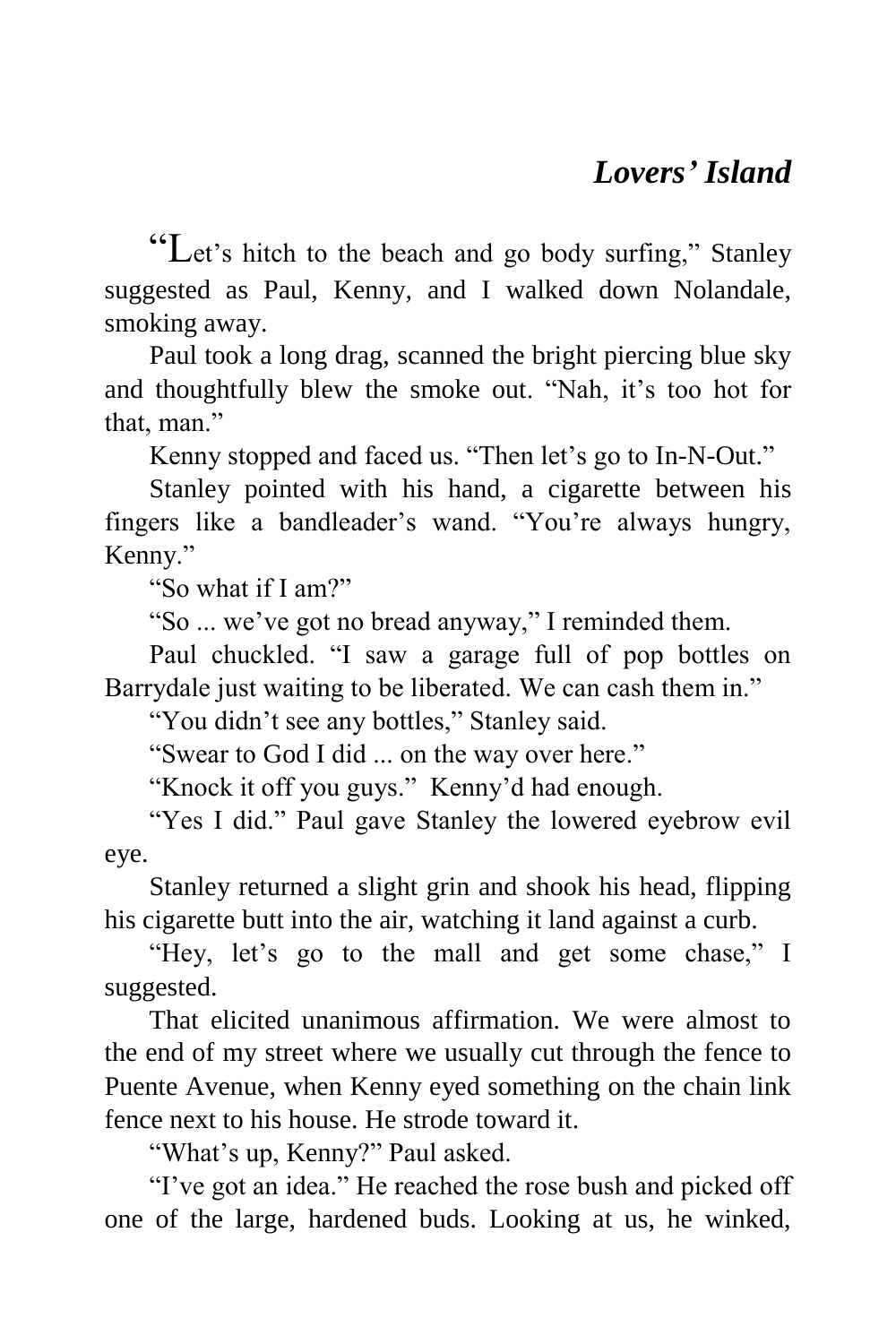wound up like a pitcher, raised his right leg and threw it squarely at a car driving past us.

"Waddaya doing?" Stanley asked, incredulous.

Thump.

It bounced off the car's door.

"Jeez, Kenny," I said.

Paul shook his head and laughed. I couldn't help myself. I joined him.

"You're crazy, Kenny, ya know that?" Paul said.

"Not really, man. Think about it. We can hit cars, leave no dents and who's the worse off for it?" He searched around for more buds. "Besides, we might get chased."

"Come on dudes, let's get going." Stanley motioned with his arm.

Kenny held out his hand like a stop sign. "Wait, Stanley. Just one more."

Groans erupted.

I peered over the chain link fence. A low-rider car was bouncing jerkily and squeaking its way toward us. Kenny wiggled his eyebrows up and down, widened his eyes and smiled deviously as he picked a nice fat bud from the bush and stood dead still.

"Don't do it to this car, Kenny," I said. "Swear to God."

The car drove closer - a powder blue 1952 Chevy coupe, lowered almost to the ground. Brown arms hung out the windows. "Lovers Island" painted in light blue graced the rear side window. Kenny wound up and looked back, left, and right, Sandy Koufax style. As they neared, we could see tattoos covering their forearms.

"Hey, Kenny... come on man, don't do it," Paul implored. Too late.

Kenny threw the bud in one fluid motion, releasing it while he yelled "Hey, you!"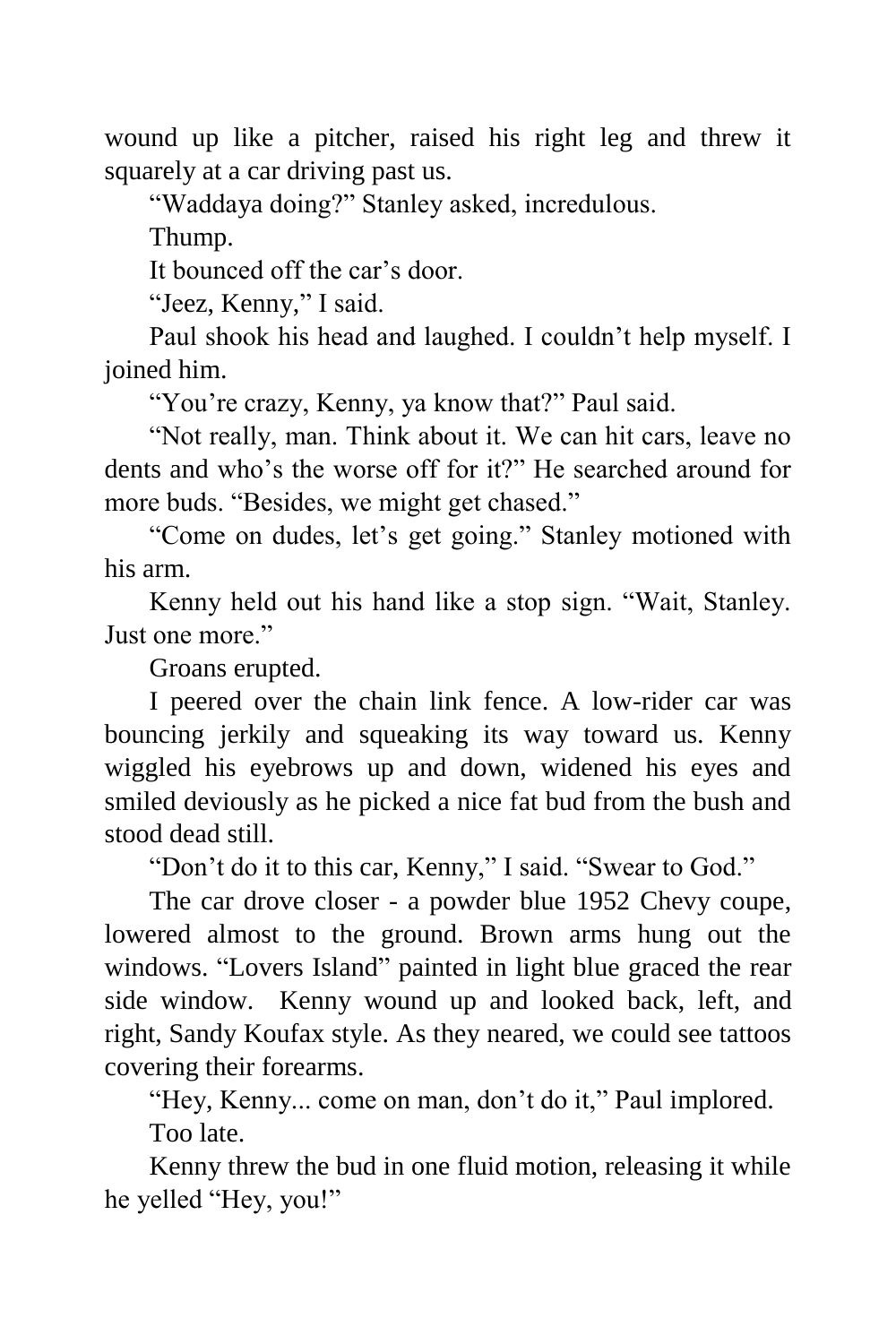Three pairs of wide-eyes followed the rose bud as it flew directly toward the passenger window. The guy in the front seat, a "beaner" about forty years old with a bandana wrapped high on his head, quickly turned around at the taunt, sneering.

We watched it splatter hard against his right cheekbone.

Direct hit.

A horrible shout erupted from the car. "Shit! Pendejos."

Screeching brakes were followed by louder swearing in Spanish. The car's door flew open as the enraged passenger jumped from the car and stared directly at us. His face was pock marked, with thin lips and beady eyes. He wore typical "vato" clothing: black shoes, khaki pants three sizes too long in length, and a Pendleton long-sleeve shirt over a white t-shirt. Only the wounded passenger had one thing not typical - a sixinch Bowie knife in a dirty brown leather case strapped to his right leg.

I glanced at Kenny. Disbelief flooded his face at the realization of what he had just done.

"H-o-l-y -s-h-i-t!" he whispered aloud.

Stanley raced toward my backyard and yelled, "Chase!"

Paul and Kenny followed immediately.

My heart's pounding almost drowned out Stanley's rallying cry. I knew we could outrun them. However, my legs hesitated for a moment, the scene being so incredibly stupid. *What the heck got into Kenny? Why did he pick that car to hit? Did he even think about us being near our houses? What if we don't get away? Wait. What if ... Holy crap! I need to get outta here.*

I sprinted across Kenny's lawn to my side yard, leaped up on the block wall, down into my yard, across and around the playhouse toward the rear wall. Jumping and pulling myself up and over it, I reached the other guys. All of us raced out through the wooden gate to the next street, ran across the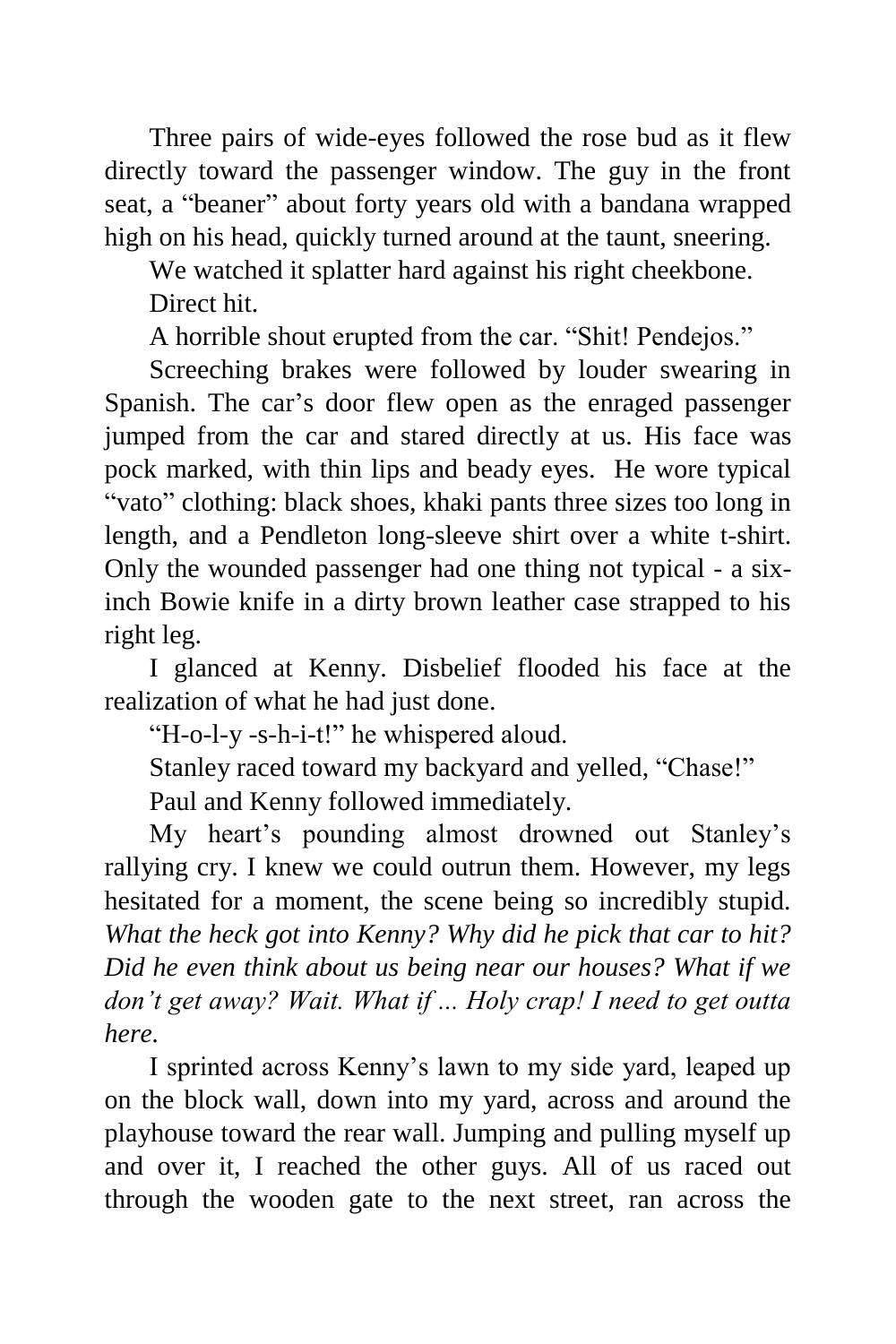asphalt to the other side and rested to catch our breath. No one spoke a word.

The car's tires screeched as it careened around the corner and headed directly toward us.

Kenny motioned with his arm like a traffic cop. "Come on guys, this way."

We sprinted through the side yard of the house. *Damn it.* They had a couple of golden retrievers that started barking and nipping at our legs. We reached their cement block wall, went over it and into the next yard, scraping our arms and legs. We could hear the screech of rubber around the corner of the exact street we were just on.

*Shit*.

They chased us for another ten minutes going up and down streets. We ran five blocks away, jumping walls, tearing through neighbors' yards, barely avoiding them. We finally stopped, did an about-face and started making our way back toward my house.

Two blocks away we dashed across the street into another neighbor's yard, where more dogs barked. We reached a sixfoot block wall. Paul pulled himself up and straddled it. Kenny dove completely over it. Out of breath and muscles aching, I struggled to pull myself up. I was a short sprinter. This was taking too long.

I lifted my arm. "Paul, give me a hand up, dude."

Paul reached down and pulled me up and over the wall. He yanked Stanley over next. The screeches and roaring engine were getting closer. We ran to the next wall where they must have added another row of cement blocks, because it seemed a lot higher. Paul cupped his hands.

"Come on, John, jump over."

I stuck a shoe in his cupped hands, reached the top and pulled myself up and over. Kenny followed and then Stanley,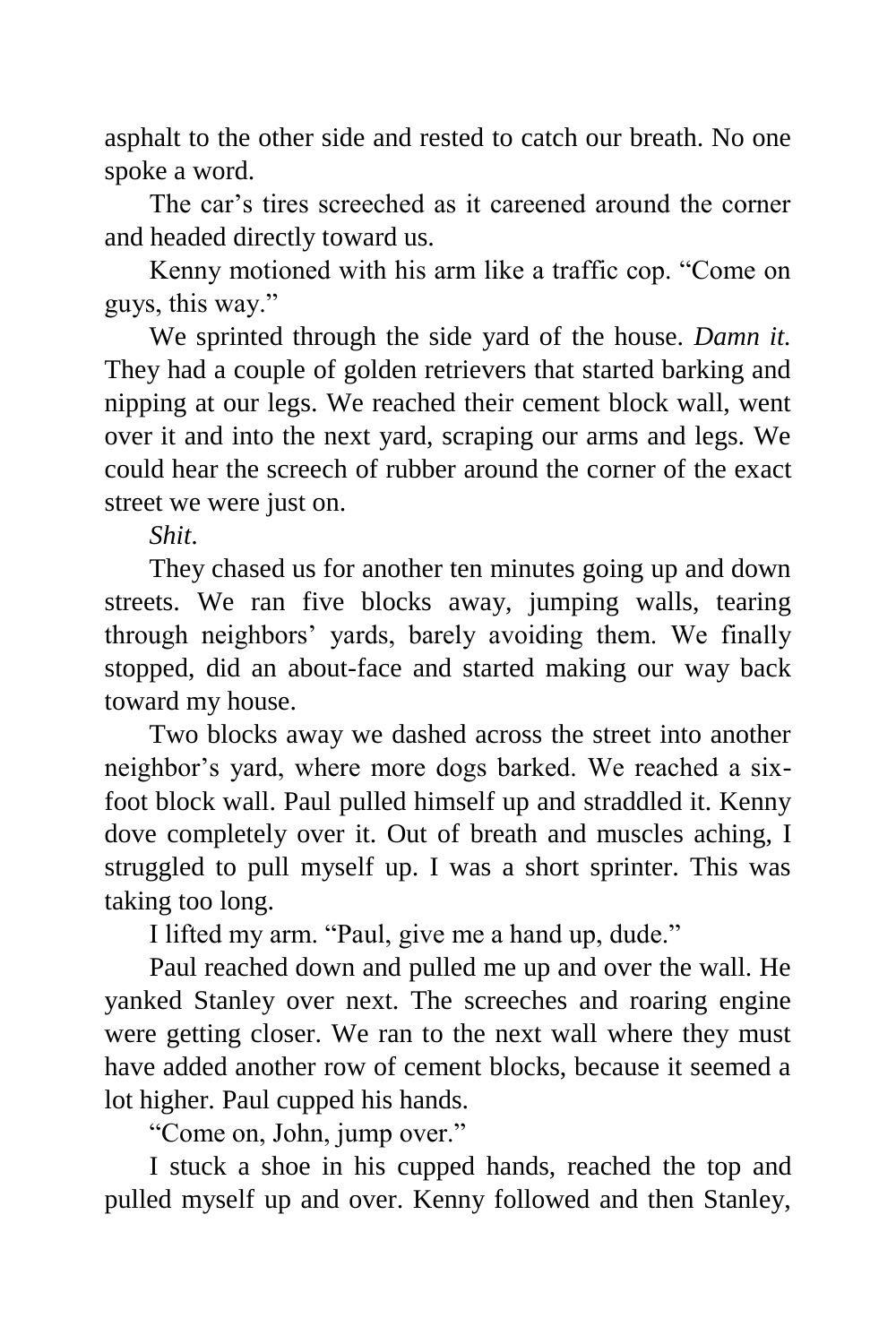who straddled the wall. Paul realized that he needed to get over and looked up at Stanley, panic in his eyes. We could hear tires skidding and car doors flying open on the street next to the wall.

"They're over here," one of the vatos yelled.

Stanley reached down and whispered, "Grab my hand, man"

Paul clasped it while Stanley, being the smallest of the group, leaned back to leverage him up. Paul struggled before he looped his leg over the wall and fell to the other side. Stanley plopped on the grass next to him.

I was already across the street between two houses, shouting and motioning for them to follow. "Come on."

Stanley, Paul and Kenny darted across the street and then, hopping two more block walls and eluding one irritated Doberman Pinscher, we finally ended up in my backyard. Bent over with hands grasping our legs, gasping for breath, exhausted, and scared shitless, we wondered collectively if we would ever get away from those guys. They were relentless.

We faintly heard their car as it slowly cruised down a street two blocks away, circled back to Barrydale, and then headed to the next closer street. Stalking us. Daring us to try and run away from them so *they* could see where we were. Glancing at each other, we intuitively knew what the game had become. We were the hunted. It was no longer a fun game of chase. Those vatos were determined to beat the crap out of us.

Or worse.

After I'd caught my breath, I had an idea. A large-leafed maple tree grew next to my house. It partially covered the roof. If we stealthily crawled up to the roof's pinnacle and peered over, while obscured beneath the leaves, we could see them, hopefully without them seeing us. At the same time, we could stop running and rest up. The Crusaders agreed.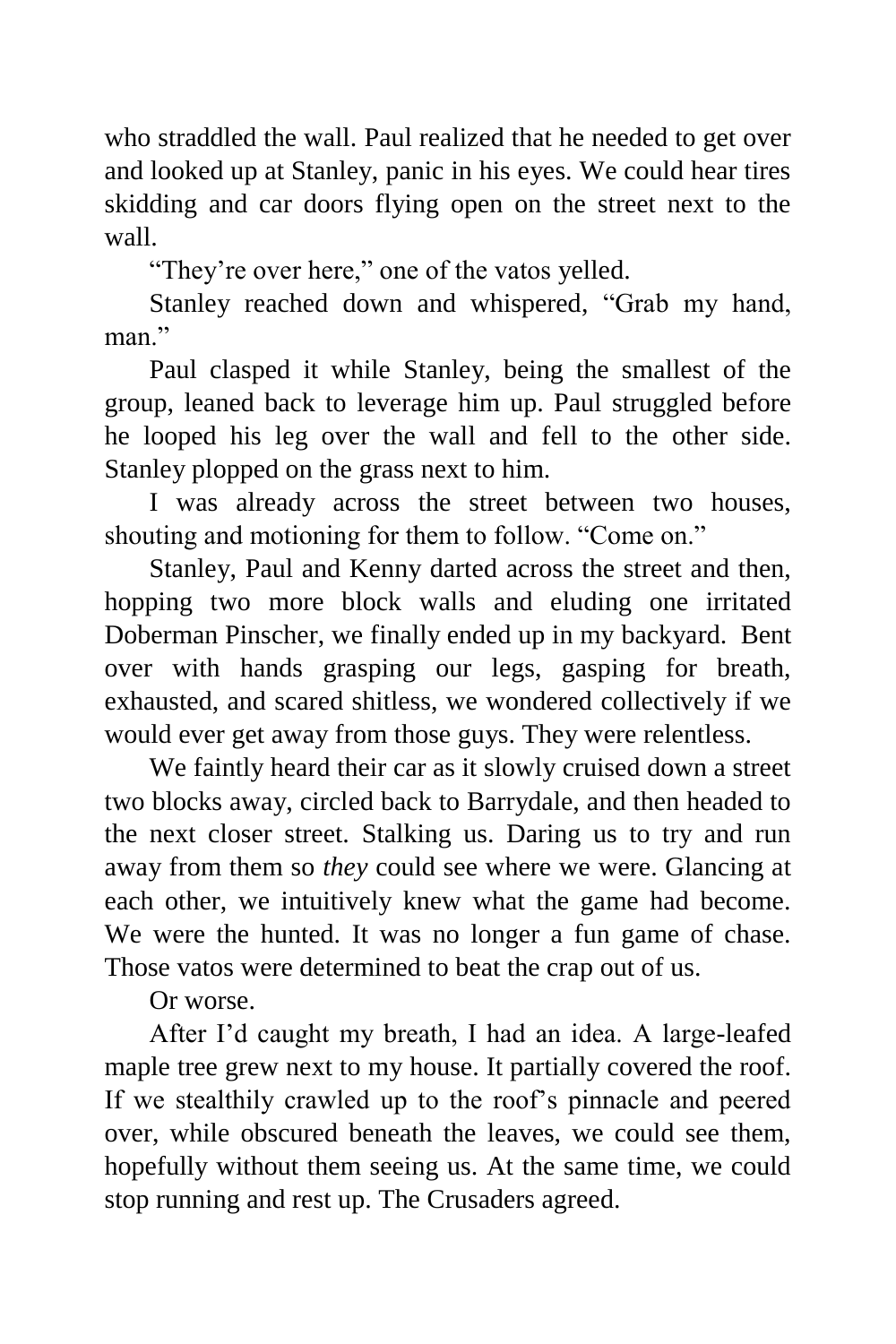The jump from the playhouse to the roof was an easy one, and presented no problem. We crab-crawled our way up and cautiously peeked over the top. The low-rider Chevy was inching its way down the street, the beaners in it looking left and right. Surreal. Like a predator stalking and searching its prey. It came almost to the end of the cul-de-sac and stopped.

The victim of Kenny's bud stepped out and looked around. His compadres exited and stood by the car, searching between houses with venomous eyes. A friendly Mexican neighbor of ours, Mr. Fierro, walked out to speak with them. They spoke in hushed tones. The one with the bright red lump on his cheek waved his arms wildly.

Mr. Fierro finally cut him off. "Come on, man, they're just stupid kids."

"Stupid kids, my ass."

The dark-skinned vato bared his clenched teeth, stretched his lips and pointed his arm with an outstretched finger, as if he *knew* we could see him. The sunlight made his beady eyes look even more sinister. He spoke as he turned in a half-circle. "I'm gonna get you, you little rat bastards."

He slammed his fist onto the roof of the car before he and his buddies got back in. Four doors slammed shut. Tires squealed as they put it in gear, made the turn around the cul-desac and tore off toward the end of the street and out of sight. Spanish swear words and squealing tires echoed into the distance.

Paul looked over Stanley's shoulder toward Kenny, who was lying next to me, and swung at him with his fisted right hand. "You fucking idiot! You almost got us killed." He continued hitting Kenny until Stanley pushed him off and kneeled upright.

"What are you doing, Paul?"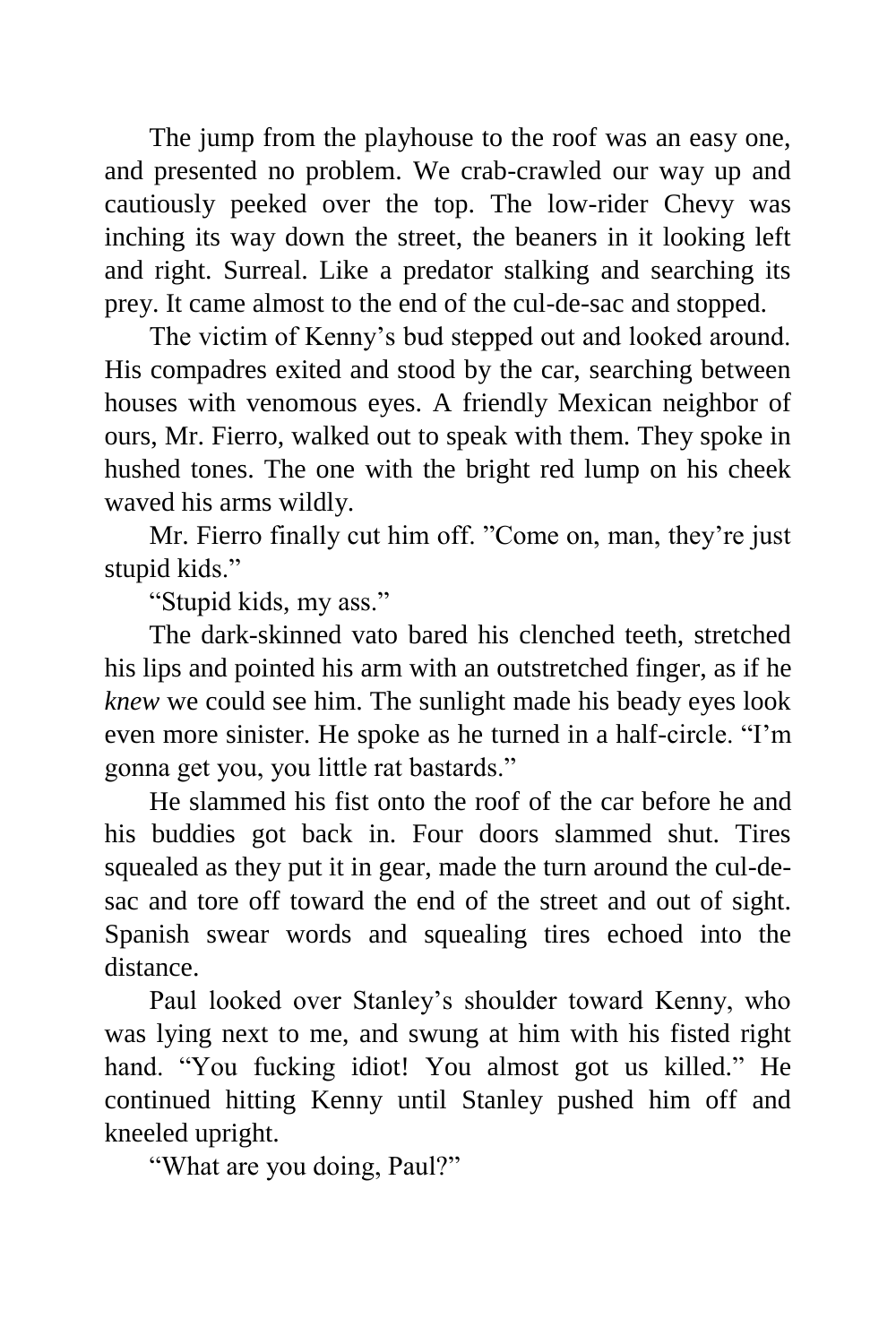He stopped his punching and kneeled back on his legs. Kenny rubbed his shoulder and feigned as if he were hurt. "Paul, that was uncool."

"I'll tell you what was uncool, Kenny," Paul hooked his thumb toward the street. "Fucking with those assholes."

Kenny started smirking, shoulders shaking. Stanley caught it and started smiling too.

"What?" Paul questioned, looking around.

Kenny and Stanley broke out laughing. I quickly followed. Couldn't help myself. It was infectious. Paul couldn't resist either and finally joined in, the nervous laughter quickly growing in loudness until it hit a crescendo.

We all turned onto our backs and laid there, still chuckling. Stanley pulled out a smoke and lit up, slowly blowing the smoke out. "How long do you think we'll have to hide before we can go anywhere?"

"We should probably lay low for at least a couple of days," Paul said, putting his hands behind his head. "Those guys seemed pretty pissed off."

I leaned up on my elbows. "*Seemed* pissed off? I'd say that ship sailed, dudes. They were way past that."

"Johnny! Johnny?"

My mom was calling from down on the front porch. I sat up and yelled back.

"Hey Mom, I'm up on the roof."

"You better get down before your father gets home or you'll be in trouble, you hear?"

"Yeah Mom, I'm coming down now."

Paul sat up, leaned over toward me and sang out in singsong: "Johnny's in trouble. Johnny's in trouble."

I gave him the "turbo" evil eye. It didn't faze him. Kenny started laughing, and then the dams burst. Tears ran down our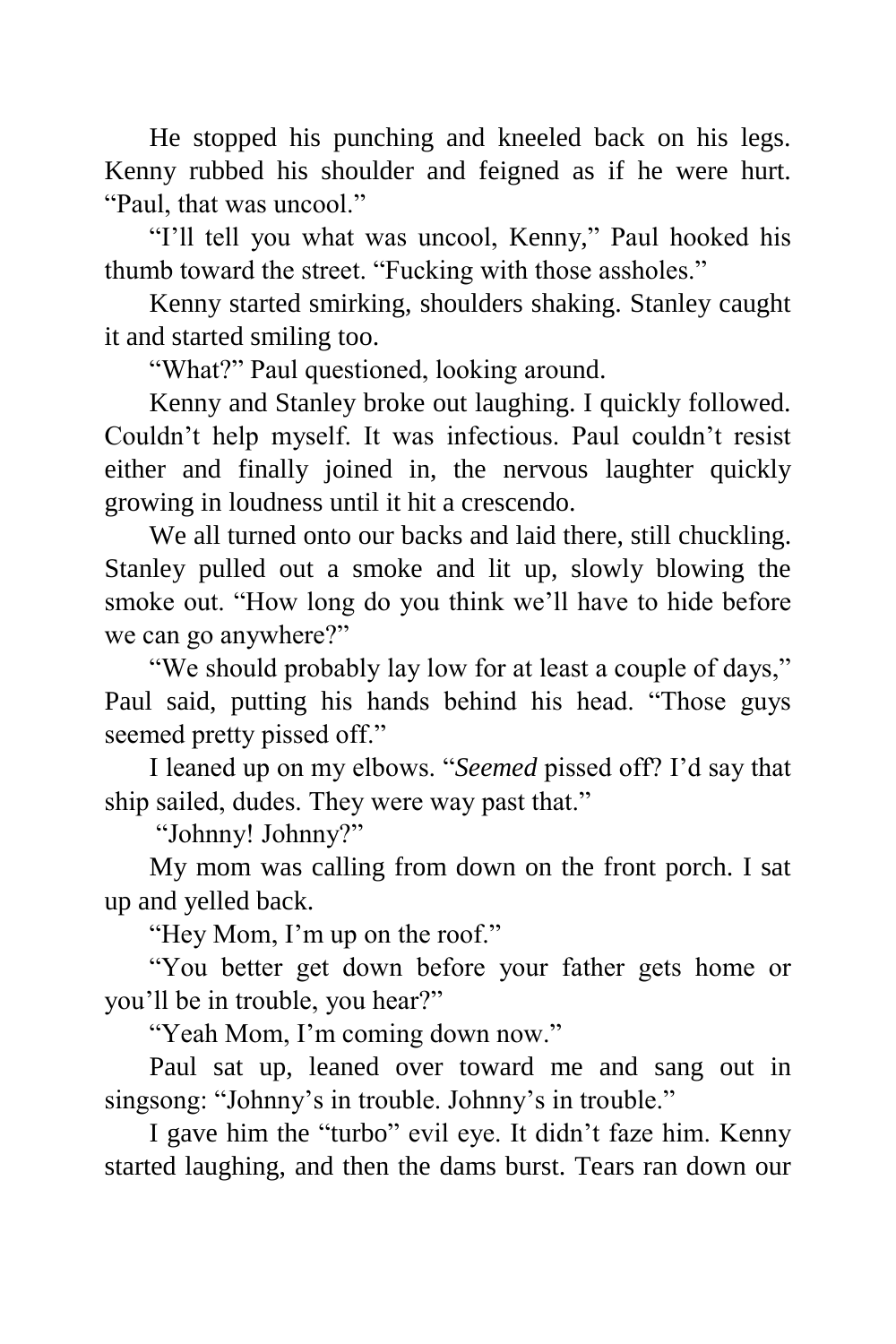cheeks as we joined in. We scooted our way to the edge of the roof and jumped down near the playhouse.

My hands started shaking as we sat down.

"Dudes, that was some seriously scary chase," I said.

Paul stretched out his legs one at a time, trying to stop the cramping. "That may be the best chase ever, dudes."

Kenny beamed. "See, I got us the best chase ever."

"Almost got us killed," Stanley said.

"But it didn't," I said, shrugging. "Luckily." My hands continued to shake. I rubbed them together.

We sat in front of the playhouse silently, each of us lost in his own thoughts. Mine were replaying the events of the past half-hour - of jumping fences, my heart pounding in my chest, observing my scraped and bloody arms from scaling and climbing over cement block walls, and how terrified I was. I assumed the rest were in the same frame of reflection.

"Let's get something from Dairy Delight," Kenny finally said. He looked to Stanley. "I know, I'm always hungry."

Paul examined his bloodied arms and the ripped pocket on his shirt. "Yeah, sounds good."

I pulled off some of the cement chips stuck on my arms and reminded him, "We don't have any money."

"Let's walk by that garage I was telling you about and pick up some bottles," Paul said as he stood up. He gazed at Stanley. "I wasn't bullshitting, taxi cab."

Stanley flipped him off and rose. "Think it's okay to go out there?" he asked, pointing with a freshly lit cigarette. "I don't know how much more chase I can take for one day."

Paul brushed himself off with both hands. "Let's all go home and change our clothes and meet at the field. They won't be able to recognize us anyway."

"Maybe not you, Paul, but that vato looked me directly in the eyes," Kenny said as he shuddered. "Damn evil looking."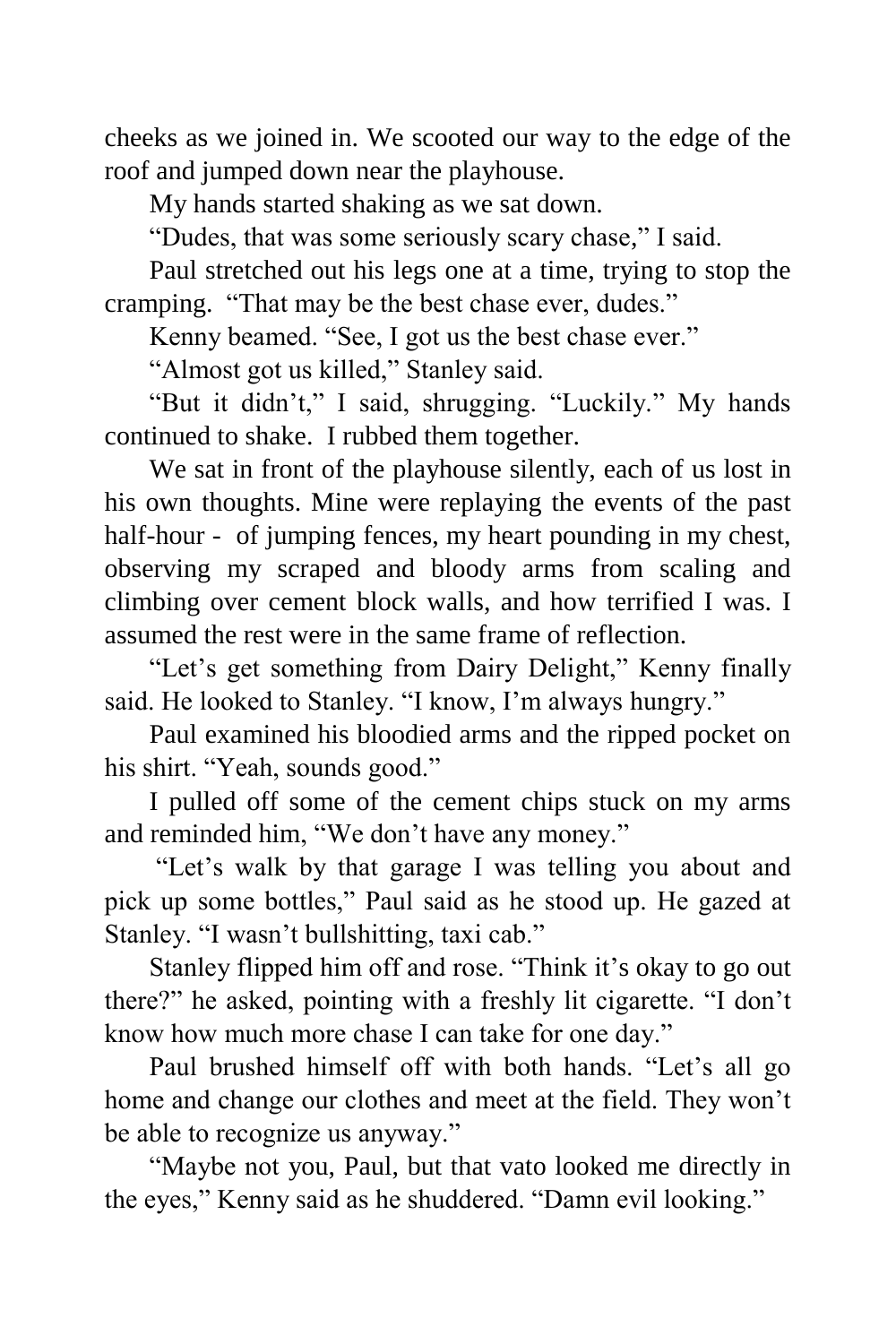I lit a cigarette and slapped the lighter shut. "Fuck 'em. Let's get changed and chow down at Dairy Delight." I exhaled the bluish smoke and stared at Kenny, shaking my head. "That may have been the dumbest thing you ever did."

"But it was some bitchin' chase, man," Kenny replied, winking.

I couldn't hold back my smile. "Yeah, it was," I agreed. "It surely was."

Thankfully, we never saw "Lovers Island" or those beaners again.

And we never played our favorite game of chase again, either.

Didn't seem as much fun anymore.